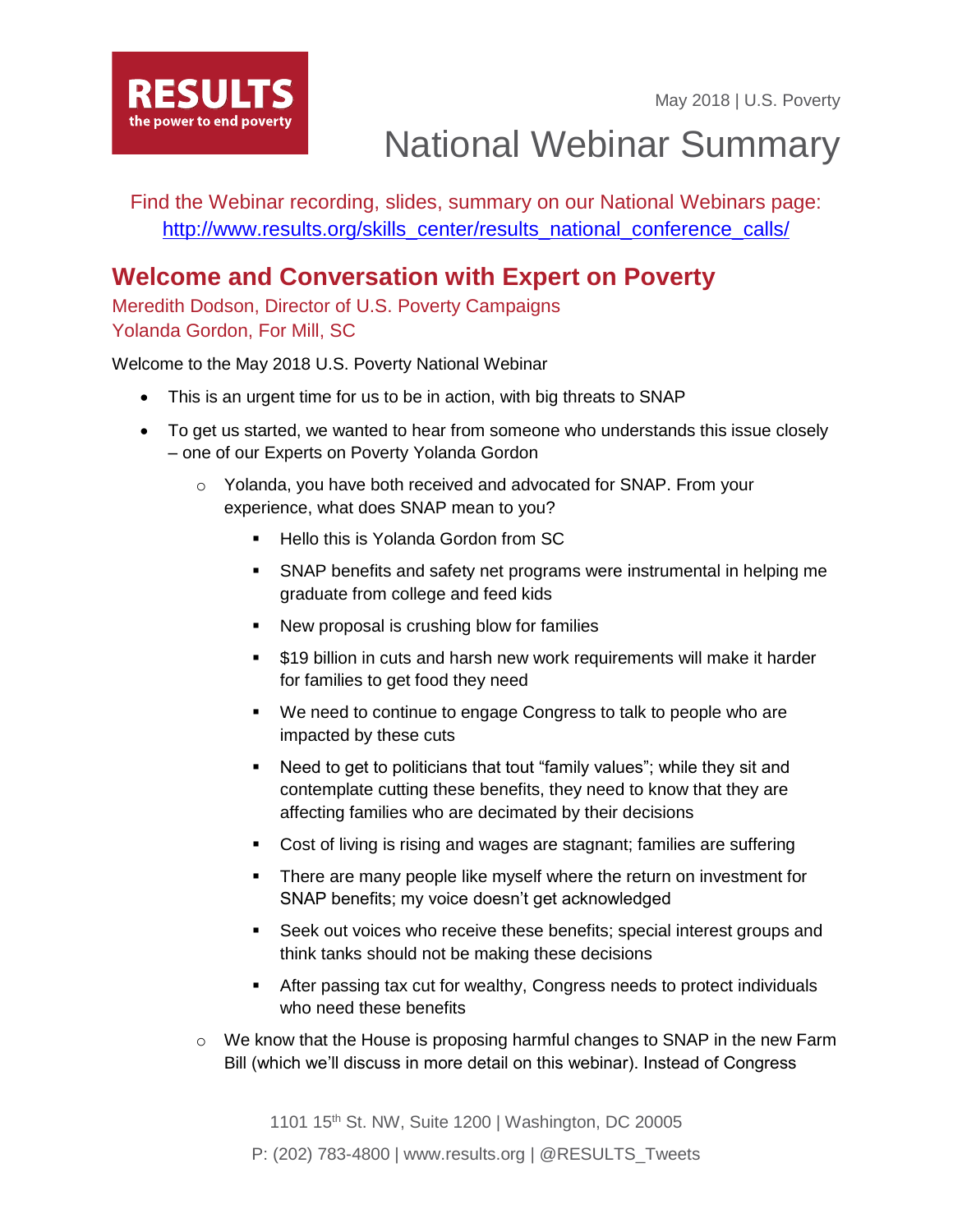working to force people off SNAP, what would you like to see Congress do to strengthen SNAP?

■ Yolanda got cut off from the webinar; her answer is below

## **Guest Speaker: Congresswoman Rosa DeLauro (D-CT-3)**

Jos G. Linn, Grassroots Manager for U.S. Poverty Campaigns

- **Bio**
	- o Represents Connecticut's 3rd District
	- o First elected to Congress in 1990
	- o Ranking Member of the House Labor-HHS Appropriations Subcommittee, which oversees funding for Head Start, child care, WIC, the Affordable Care Act, and other important programs
	- $\circ$  Fierce anti-poverty champion, working to protecting the interests of low-income individuals, children, and families
	- $\circ$  Has fought for Medicaid, SNAP, early childhood, child nutrition, and the EITC and CTC for many years

#### • **What's at stake with the new Farm Bill?**

- o Thank you to everyone at RESULTS
	- Delighted to be invited on the call
	- We're talking about a critical issue
	- We (Congress) work in circumstances where rich and powerful are often the only voices ever heard in DC
	- People in poverty and hunger and often ignored, but that's where you come in
	- You push the political process to make it respond to those least fortunate and most vulnerable
	- Happy to work with you
	- We need you now more than ever
- o House Farm Bill passed on party line vote in April
	- My personal views it that this is a betrayal of working families and our most vulnerable
	- Going to impose onerous requirements on millions of people on SNAP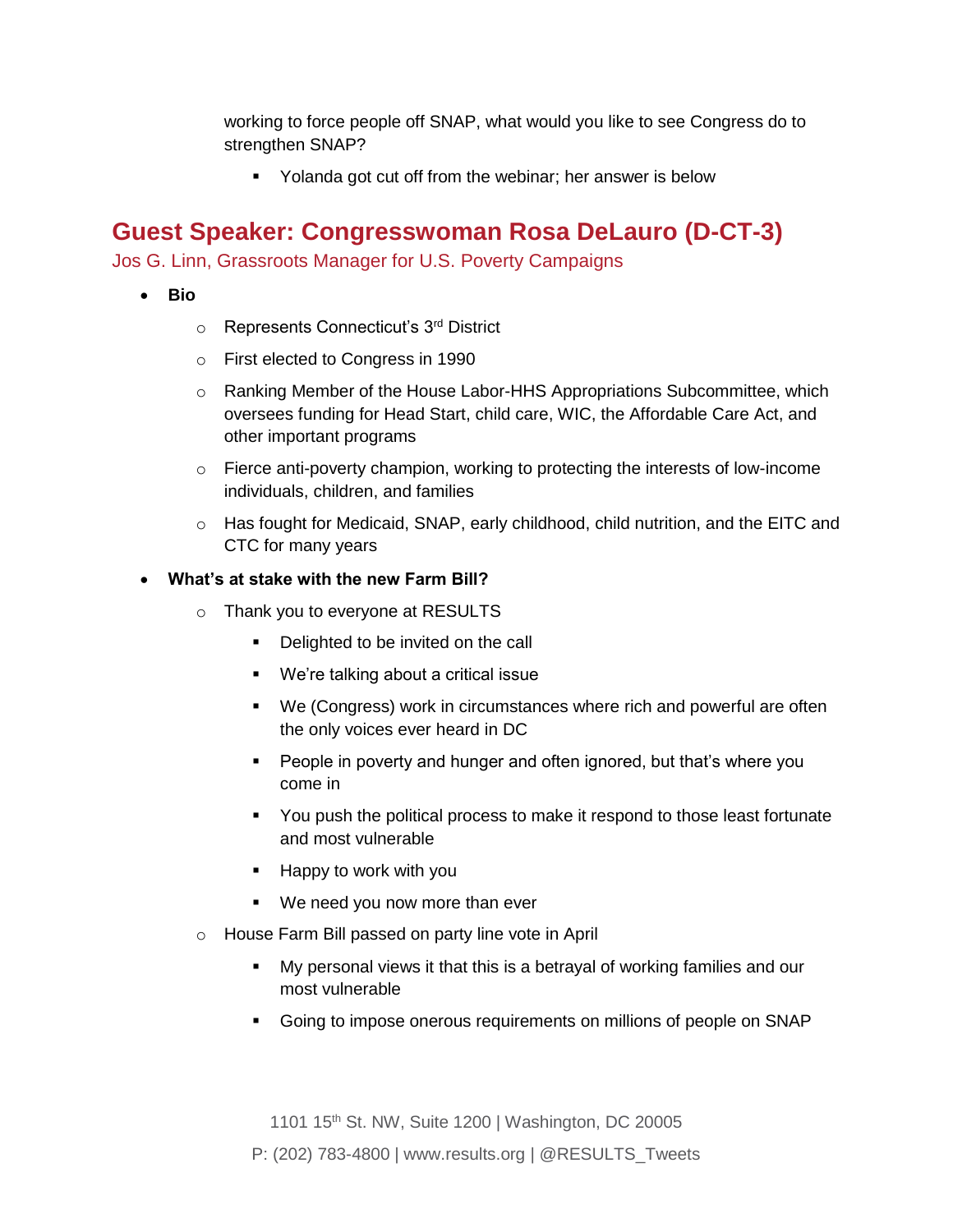- Cut the program by more than \$23 billion (this is the overall cut in food assistance but there is a bump in benefits for some people (which is good) which adds \$4 billion back in, so a net cut of \$19 billion)
- o We are a nation of plenty, have an abundance of food
	- We ought to work to eradicate hunger, not eradicate anti-hunger programs
	- So often, there are so many families who don't know where their next meal is coming from
- $\circ$  I did an event in Hamden, CT today, where United Way has partnered with AmeriCorps/VISTA program to distribute food to kids who are most needy
	- **•** They do this because they know it's a problem
	- Working together to get food to the neediest people
- $\circ$  I don't buy "food insecurity" as a term; these are people who are hungry
	- 1 in 7 people in CT-3 don't know where their next meal is coming from
- o SNAP is essential
	- Helps people from going hungry; helped more than 44 million Americans in 2016, including more than 35,000 families in CT's 3<sup>rd</sup> District
	- We know that SNAP works, each month it helps families with 20 million children afford an adequate diet
	- 1 in 4 kids in the US
	- 1 in 8 people in CT rely on SNAP
	- Half of CT SNAP recipients are families with kids
	- For every dollar in benefits, 91 cents go to families at or below the poverty line
	- Half of benefits go to households in the deepest poverty and over 70 percent of benefits go to household with kids

*Briefly lost Rep. DeLauro so went back to Yolanda Gordon*

*What would you like to see Congress do regarding SNAP?*

- *Instead of cutting SNAP, we need to increase SNAP benefits so it's more than \$1.40 per meal so they have enough to eat*
- *If they are imposing work requirements, they should count volunteer hours because many people, while looking for work, also volunteer in different areas and not getting recognition for it*

*Rep. DeLauro returns*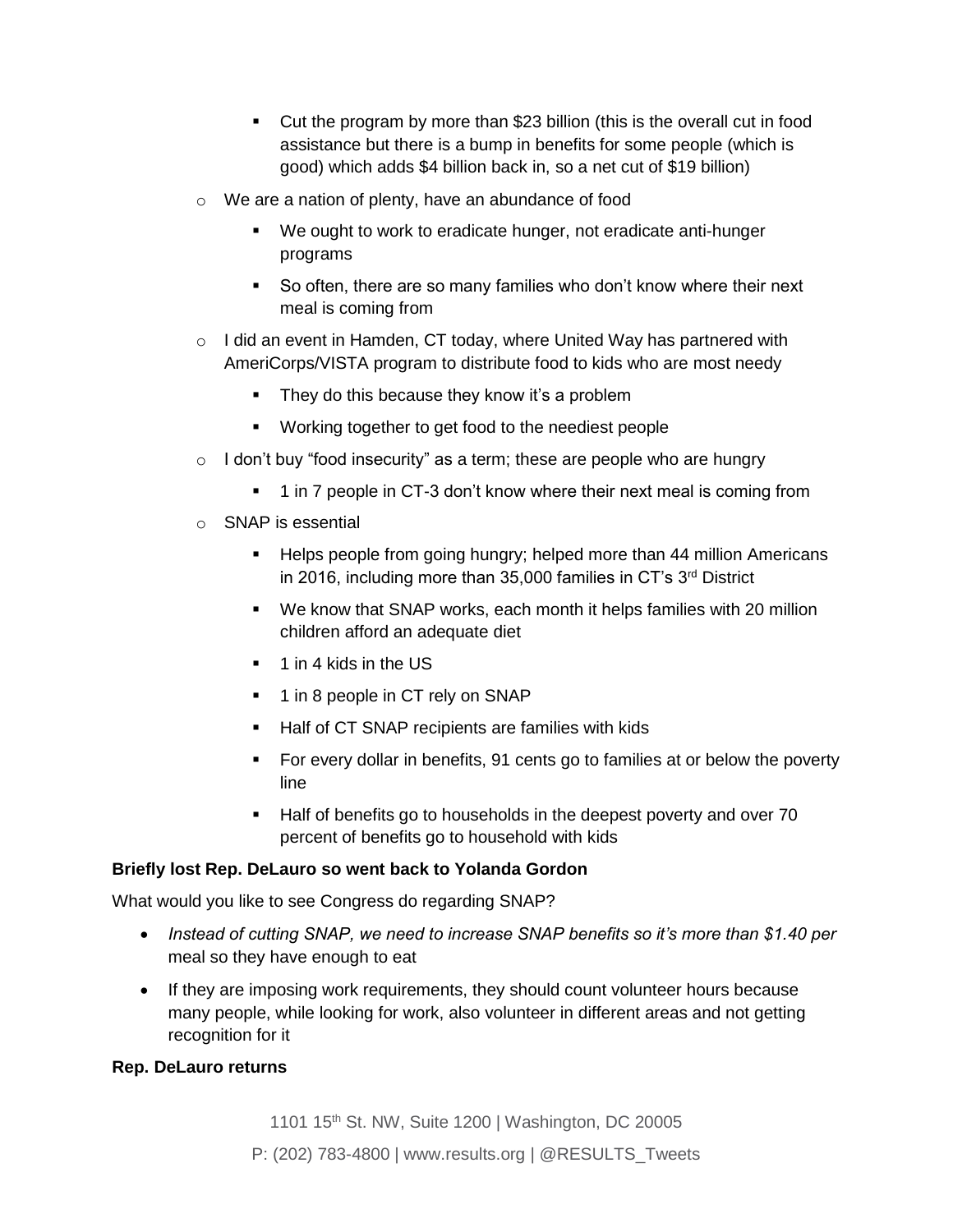- $\circ$  If Republicans were serious about reforming the Farm Bill, they would limit agricultural subsidies for crop insurance, which has no eligibility caps and no payment limits
	- The SNAP changes are based on what Paul Ryan and President Trump think of people in poverty – if you make getting assistance onerous enough and humiliating enough, people will opt out voluntarily
	- We are the richest nation on Earth, people should not be going hungry in this country
	- SNAP has had bipartisan support for decades because leaders recognized a moral obligation to combat hunger
	- **EXEDENT Instead, we have Paul Ryan and President Trump who rushed through a** \$2 trillion tax cut, going mostly to the wealthy and corporations
- o Thank you to all of you for being active and drawing attention to this issue
	- There is nothing more powerful than people hearing directly from folks who are in this struggle
	- Congress is an institution that responds to external pressure
	- Make as much noise as you can and say enough is enough
	- We must stand together to protect our neediest families and our kids
	- We in this together; we're not going to allow them to do this

### • **What is the timing on the House Farm Bill?**

- o We have to move quickly
- $\circ$  Chair of House Agriculture Committee (Mike Conaway, R-TX-11) wants to get this done before the end of May
- $\circ$  We need to get people all over the country making calls, writing, and making their voices heard
- o House leaders must understand that they do not have the votes at this point
- $\circ$  Go to members' offices this week and tell them you want to talk about this; they need to know they are electorally at risk if they go down this road
- o Meredith: Vote could be the week of May 14
- **Betsy Skipp (Miami, FL): I'm a guardian ad litem so I represent kids in the foster system (CASA Program). How do we push lawmakers to push SNAP and other nutrition issues for these kids?**
	- o They are at great risk
	- $\circ$  Members of Congress need to hear from you about this, bring a group of people who are impacted by these changes

1101 15<sup>th</sup> St. NW, Suite 1200 | Washington, DC 20005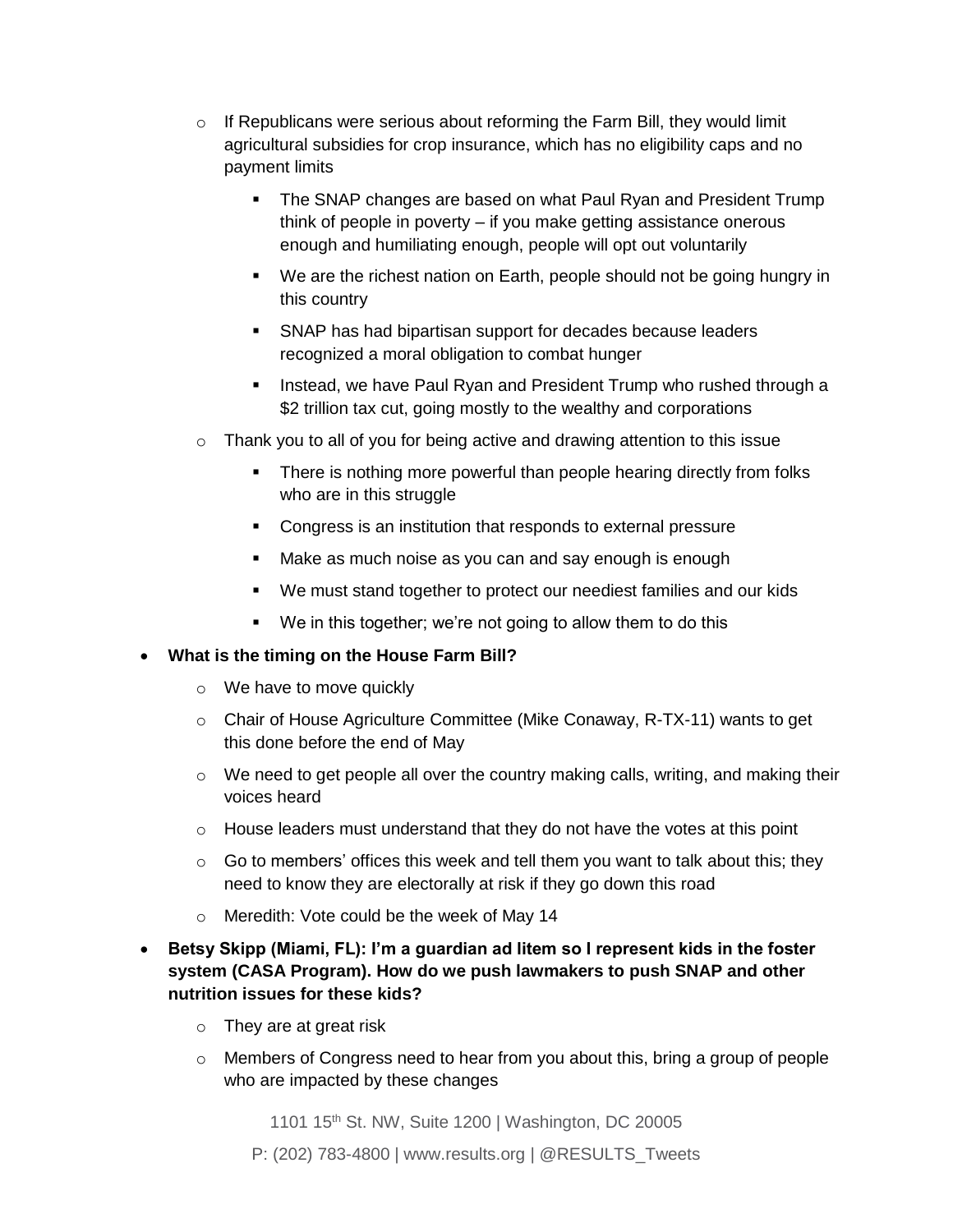- **•** What happens to these kids? Are lawmakers going to simply cut them off?
- $\circ$  Meredith: Important to note that the House is putting in work requirements that for the first time require parents to comply (parents of kids 6 and above).
	- Rep. DeLauro: In 2014 Farm Bill, we put together a SNAP Work Training Program but results are not due back for another year to see if this even works. They are bypassing that effort.
	- **.** If they do what they want to do with these work requirements, you are leaving millions of people at great risk.
	- People who can work already are working
	- Leaving kids who are 6 at home alone? What are we talking about here?
	- Plus, we simply do not have the funds to train all the people who need it nor the jobs to employ them. If there are no jobs available, what happens to these folks?
- **Marty Karnopp and Jim Chaput (Aurora, CO): Will any Republican's vote no on the House Farm Bill?**
	- o I have to believe there are a number of Republicans who would vote no
	- $\circ$  Need to identify the lawmakers we can move on this issue and pressure them with calls, visits, etc. (RESULTS will share our target list when we have it)
- Thank you having me. In the 2008 Farm Bill, they told us we would not get to index benefits to inflation, that we couldn't loosen the asset limits to capture more people, we wouldn't be able to increase benefits, but we beat them back in 2008 and we can do it again

# **Policy Summary and Recess Action**

Action right now (including this recess!) is key:

- House Farm Bill vote could happen as soon as next week or the week after, could take food away from millions who are at risk of hunger
	- o 2 million lose basic food assistance
	- o Feeding America: SNAP Meals Lost (net): 9.8 billion (slide)
- Senators are writing their own bipartisan bill.
- Harmful cuts and changes to SNAP would make it harder for working families including people of color and persons with disabilities – to put food on the table
- Recess: get face-to-face with members, raise this at town halls! Tailor our talking points for letters, calls with Congressional aides, or face-to-face meetings Congress telling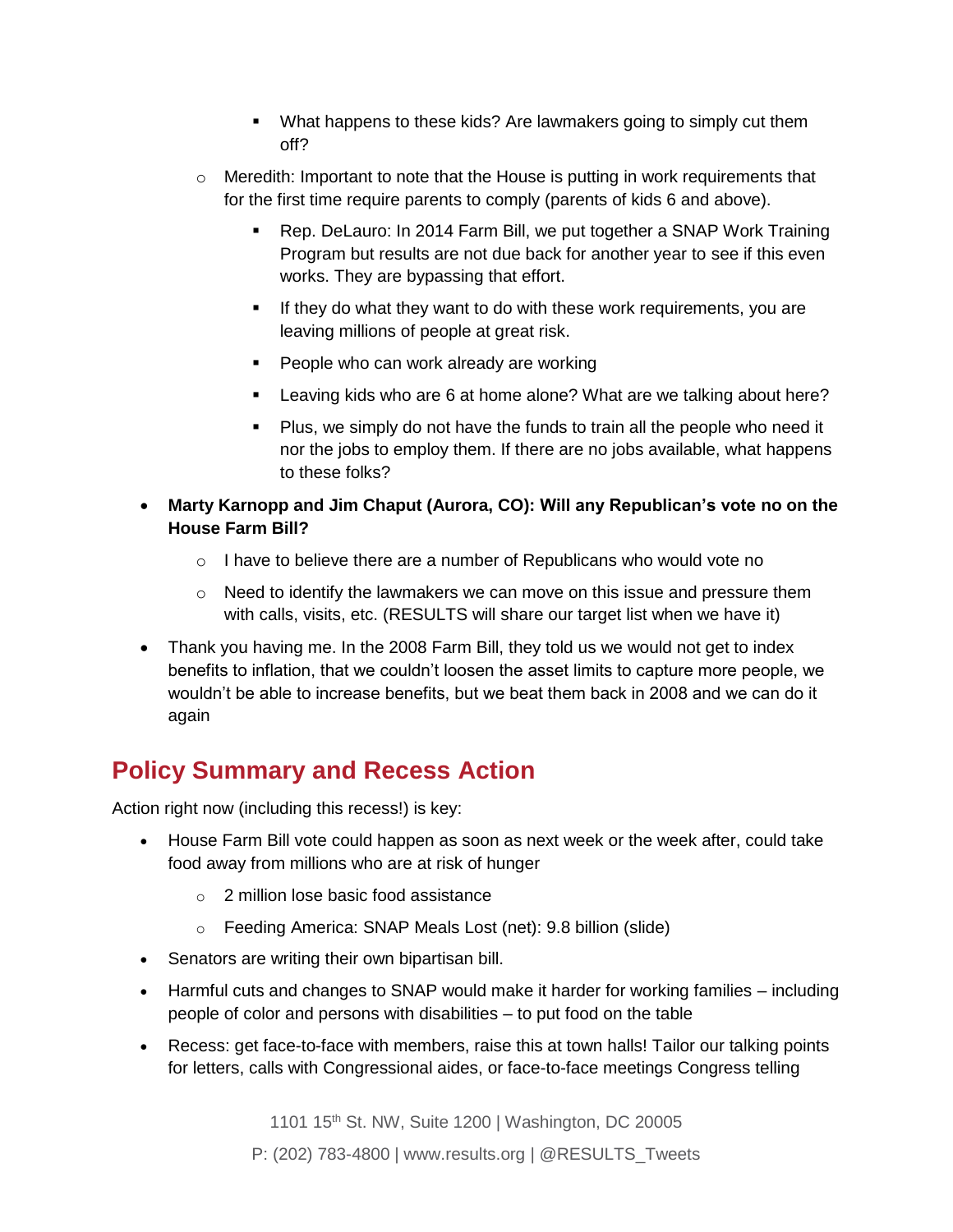them to oppose any efforts to cut or change SNAP that would lead to greater hunger in the U.S.

 $\circ$  And media attention, especially while Congress is home and reading the local paper, is key

## **Overview of May Action and Media Tips**

Colin Smith, Director of Communications

**May Action:** [http://www.results.org/take\\_action/may\\_2018\\_u.s.\\_poverty\\_action](http://www.results.org/take_action/may_2018_u.s._poverty_action)

You know that old saying, "when you're hungry, everything is easier"? No one does. Unfortunately, that's the premise of the new Farm Bill – the *Agriculture and Nutrition Act of 2018*  (H.R. 2) – that will be voted on in the House in early May. By cutting access to SNAP, this bill would make it harder for more than a million low-income households to put food on the table.

The Supplemental Nutrition Assistance Program or SNAP – what we used to call "Food Stamps" – is our country's first line of defense against hunger. It helps over 40 million people per month put food on the table. Most of them children, persons with disabilities, and seniors. But the House Farm Bill proposes a slew of destructive policy changes, with harsh new requirements to access the program and draconian penalties.

**Harmful.** The bill cuts food assistance to nearly every type of SNAP participant, including: children and their parents, people with disabilities, older workers, and people who are working or in between jobs. It is estimated that  $2$ [million people](https://www.cbpp.org/research/food-assistance/chairman-conaways-farm-bill-would-increase-food-insecurity-and-hardship) will lose all or part of their SNAP benefits over the next ten years. This means that SNAP will serve nearly *10 billion fewer meals* over that time (Feeding America). It also rolls back decades of bipartisan effort to make SNAP more accessible, especially to workers.

**Unworkable.** The bill uses the \$20 billion in SNAP cuts to create a huge



new bureaucracy for states to supposedly help people find work. However, this investment is a fraction of what is needed, meaning it will fail to help people get jobs while guaranteeing they lose food assistance.

**Untested.** The 2014 Farm Bill set up state pilot programs to test the efficiency of work requirements in SNAP, but the results from those programs are not yet available. Instead of waiting to make policy based on fact, the House is plowing forward on a program that has no track record of success.

> 1101 15<sup>th</sup> St. NW, Suite 1200 | Washington, DC 20005 P: (202) 783-4800 | www.results.org | @RESULTS\_Tweets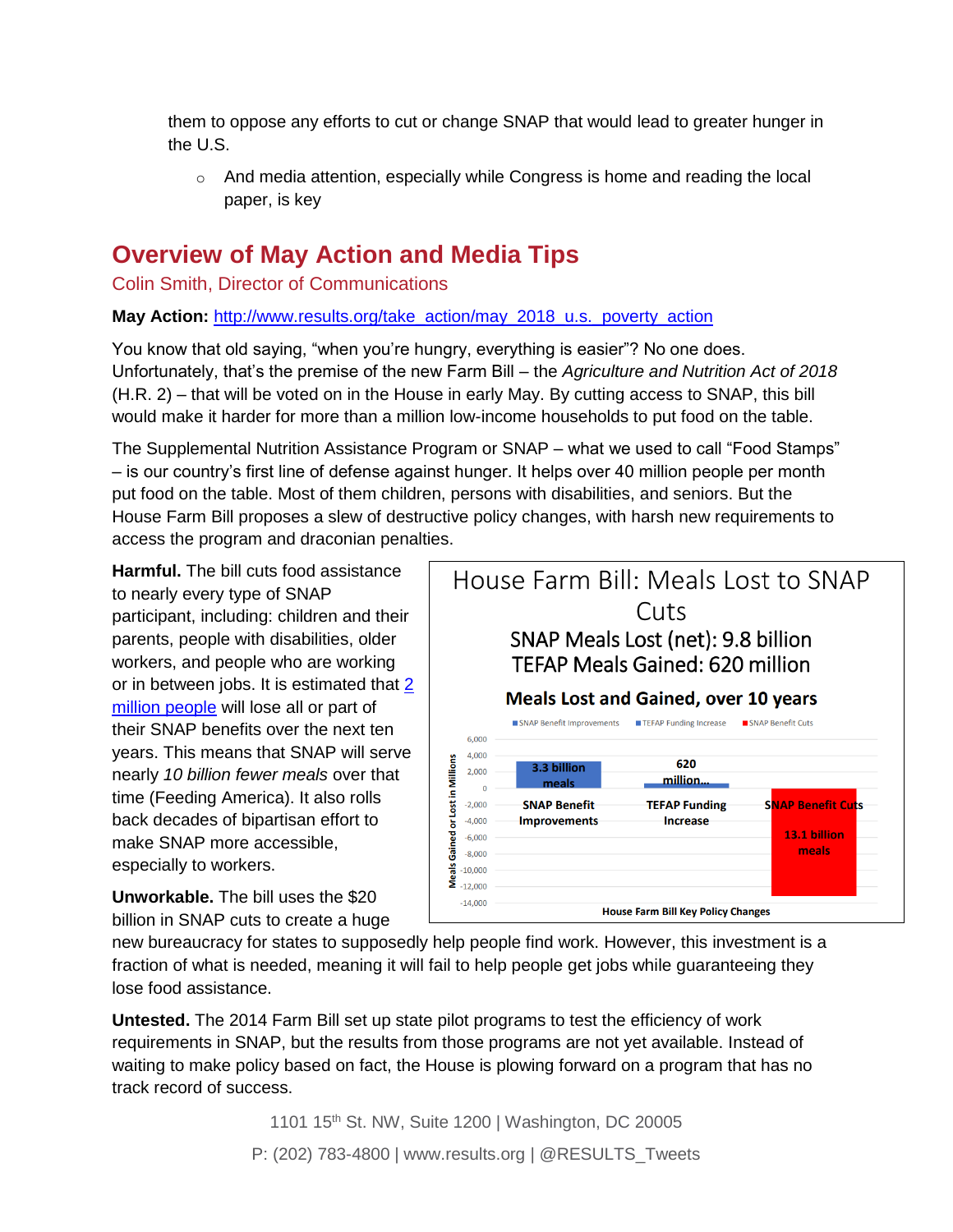**Wasteful.** The House Farm Bill forces people into work programs they may not need and places onerous reporting requirements on them and the states. SNAP participants will be required to report their work status *every month* and if they fail to do so, they would lose benefits for *one to three years*.

*Thank you to the* [Center on Budget and Policy Priorities](http://www.cbpp.org/) *and* [Feeding America](http://www.feedingamerica.org/) *for the information above.*

We can all agree that helping more people make ends meet and find quality jobs is a good thing. But this bill won't do that. It winds up taking food assistance away from people who need it. That's bad policy, and just plain wrong.

### **Send a letter to the editor to your local paper urging your member of Congress to vote against the House Farm Bill**

Remember, the best letters are the ones that come straight from the heart. But you can use our [template to get you started.](http://www.results.org/take-action/action-center?vvsrc=%2fcampaigns%2f54070%2frespond)

### *To the editor:*

*As millions of families are just scraping by, now leaders in Congress are debating a bill that would take away food from people struggling to find work.*

*The new House Farm Bill undermines SNAP (what we used to call "Food Stamps") through a series of harsh new requirements and changes to who's eligible for the program. Cutting people off from access to food does one thing and one thing only – it leaves them hungry. Congress needs to know that their so-called "work requirements" won't create jobs. They will just cause harm.* 

*We should not break the long history of bipartisan commitment to ensure struggling families across the country have enough to eat. Strengthening SNAP, not cutting it, is the right way forward. I urge our members of Congress need to say "no" to this Farm Bill.*

### *[Your name]*

Here are some tips to improve your chances of getting published.

- **Make it personal.** Members of Congress aren't looking for form letters they're looking to really hear from their constituents. That's you! Make sure you tell them *why* you care. If you have personal experience with SNAP, make sure to include that.
- **Make it local.** Remind Congress that SNAP matters to the people who voted them into office. **Include local data**. And don't forget to mention your member of Congress by name.
- **Make it timely.** Show the newspaper editor that this is urgent: reference a recent story on the Farm Bill, or call out that Congress could be voting as soon as the beginning of May. This can't wait around.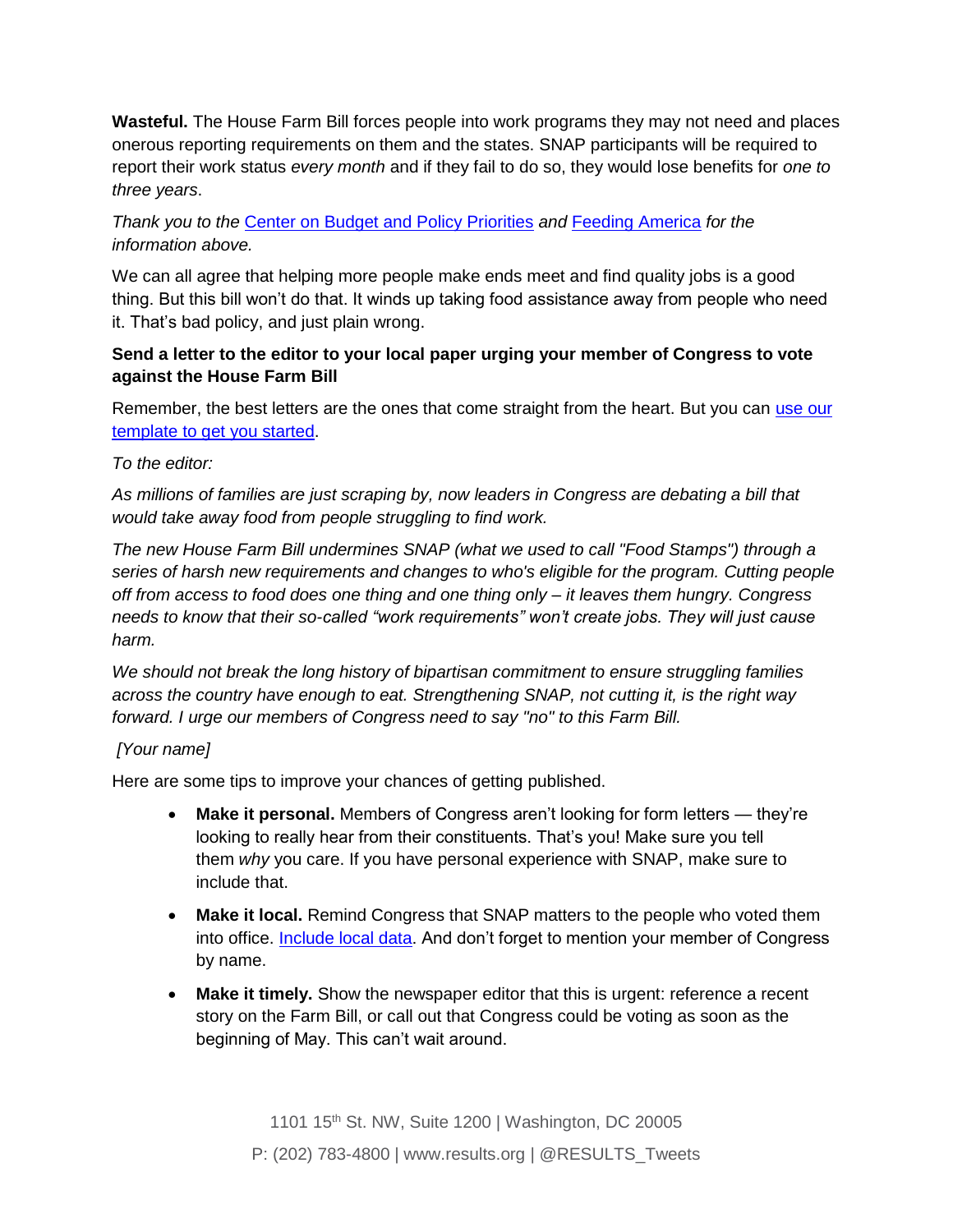• **Make sure you submit it.** The #1 reason someone's letter to the editor doesn't get published? They never submit it. Hitting "send" is the scariest part of publishing a letter – but it's by far the most important.

#### **May Action Resources**

- Read the **May Action Sheet** at: [http://www.results.org/take\\_action/may\\_2018\\_u.s.\\_poverty\\_action](http://www.results.org/take_action/may_2018_u.s._poverty_action)
- **Add** [local data](https://www.cbpp.org/research/a-closer-look-at-who-benefits-from-snap-state-by-state-fact-sheets) on SNAP in your state
- Use our **online LTE template** at: [http://www.results.org/take-action/action](http://www.results.org/take-action/action-center?vvsrc=/campaigns/54070/respond)[center?vvsrc=%2fcampaigns%2f54070%2frespond](http://www.results.org/take-action/action-center?vvsrc=/campaigns/54070/respond)
- **Try writing a longer op-ed** [using our editable template](http://www.results.org/uploads/files/SNAP_op-ed_template_April_2018.docx)
- New to media work? Here are **guides to get started**:
	- Letters to the Editor: [http://www.results.org/skills\\_center/advocacy\\_how\\_tos/working\\_with\\_the\\_media/](http://www.results.org/skills_center/advocacy_how_tos/working_with_the_media/milestone_18) milestone 18
	- Op-eds: [http://www.results.org/skills\\_center/advocacy\\_how\\_tos/working\\_with\\_the\\_media/](http://www.results.org/skills_center/advocacy_how_tos/working_with_the_media/milestone_19) milestone 19
	- Editorials: [http://www.results.org/skills\\_center/working\\_with\\_the\\_media/working\\_with\\_the\\_](http://www.results.org/skills_center/working_with_the_media/working_with_the_media_milestone_20) [media\\_milestone\\_20](http://www.results.org/skills_center/working_with_the_media/working_with_the_media_milestone_20)
	- [Learn all the details](http://www.frac.org/action/snap-farm-bill) on **how this Farm Bill would take food away** from people who are struggling.

## **Grassroots Shares**

Jos Linn, Grassroots Manager for U.S. Poverty Campaigns

- **Bill Baker and Lucinda Winslow of RESULTS Coastal Connecticut**
	- $\circ$  Our group set an intention to do outreach in our area and grow our membership
	- $\circ$  We've had 3 outreach events in first 4 months of the year
	- o We did advocacy training for Undoing Racism locally and as a result, they decided to do one RESULTS action per month
		- We got 1 new active member from this and we are averaging about 12 people at our monthly UR meeting who are taking action (usually calls)
	- o We did 2 advocacy trainings at Sacred Heart University School of Public Health
		- Had 61 students attend and they want us to come back in November
		- 3 professors from those presentations are now attending the RESULTS Conference (1 as a REAL Changer)

1101 15th St. NW, Suite 1200 | Washington, DC 20005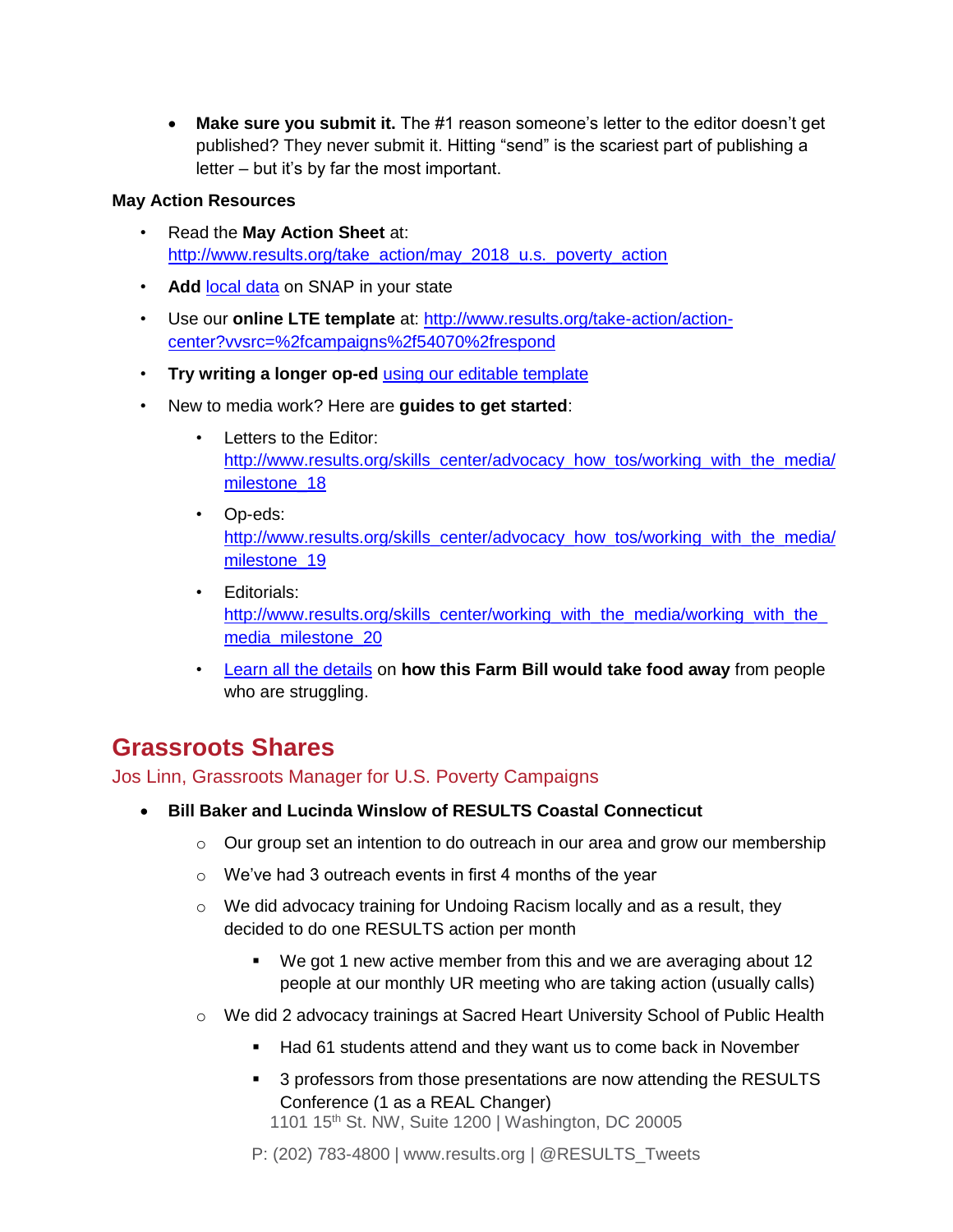- **EXEL** Asked one professor model a call, even though they had never done it before
- o Also tabled at local Indivisible event
	- Had Laser Talks both domestic and global issues
	- Generated 36 letters in an hour, which we will deliver in our next meeting with Rep. Jim Himes
- $\circ$  At all 3 events, we collected names and contact info for our local Action Network
- o Content of presentations
	- We're excited about the presentation format we've developed
	- We have 45 min and 90 min versions
	- Each person in our group takes a different part
	- Open with an Intro of RESULTS (short or long (long includes info about a successful campaign and how to get a member of Congress on board)
	- **•** Train people on the EPIC Laser Talk using the "fill-in-the-blank" format and then they practice
	- Do a PPT on the issue  $-12$  slides are plenty of info for 5 minutes
	- Ask them to take action on the spot have someone role model a call and then encourage everyone to make calls themselves
	- Q&A
	- End with ways to get involved sign up for e-mails, come to a RESULTS meeting, attend a lobby meeting, and give info about REAL Change and the Conference
	- We can't wait to try again has created a lot of energy in our area

#### • **Judy Zobel of RESULTS Des Moines**

- o I call this "stalking your senator"
- $\circ$  My motivation came from a call I made to the Ag aide for my senator Joni Ernst (R-IA) and had a great talk with him and he encouraged me to call back any time. So, I did (via calls and e-mail) but was not hearing back
- $\circ$  We set up meeting with Sen. Ernst's regional director and had a great meeting again but told them about the lack of response from my recent attempts to contact them. It really irked me. I am beginning to understand that they are working for me and that made me angry.
- $\circ$  They immediately called the DC office and I got a message back quickly. I set up a phone call with the Ag aide again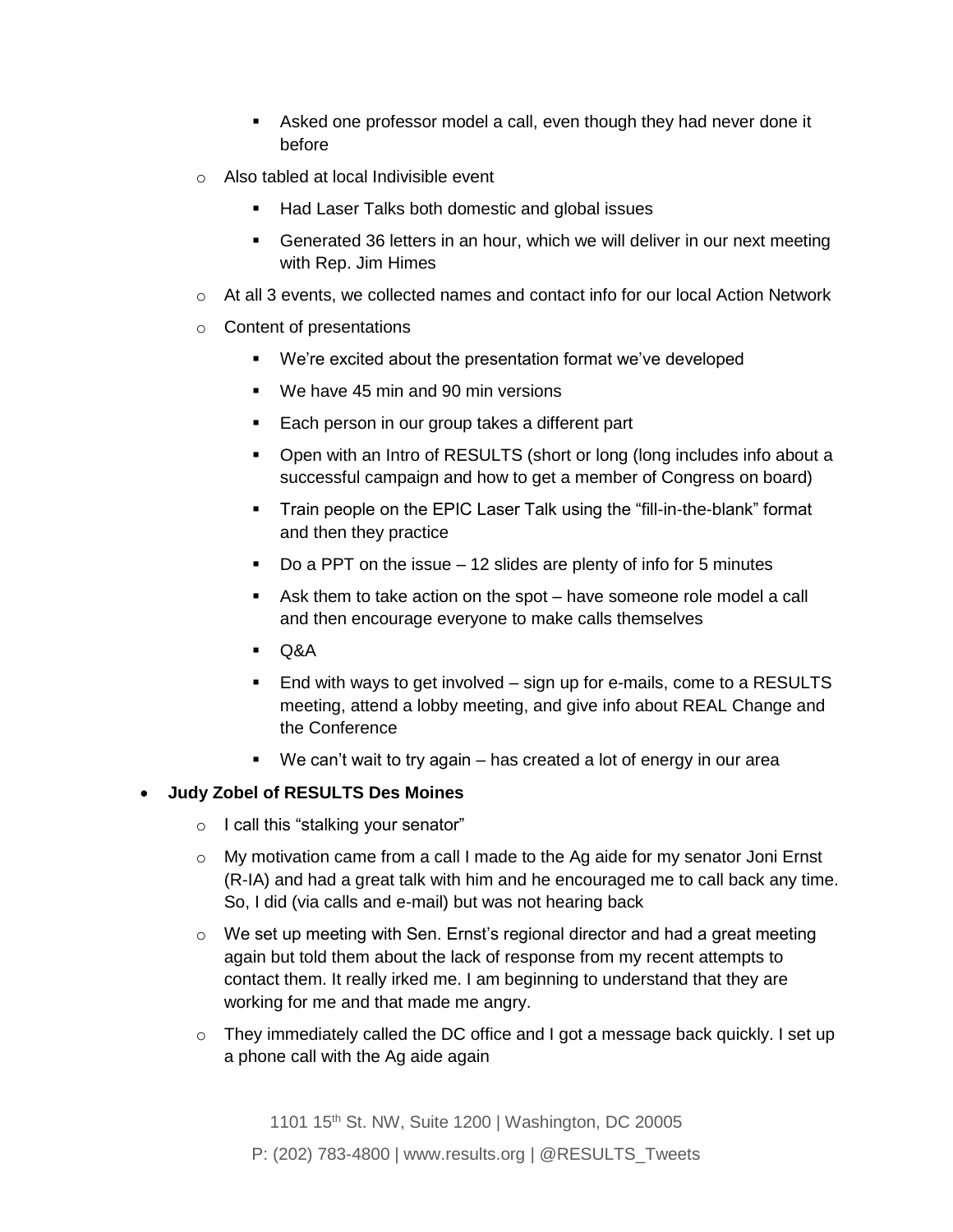- $\circ$  In the meantime, Sen. Ernst was having a town hall 45 minutes away so I drove through wet and muddle Iowa to get there
- o I was completely surprised when Sen. Ernst introduced *me*, before I could speak. She said I was from RESULTS and pays attention to people who are struggling in our state
- $\circ$  I spoke with the Senator and got a different take on the issue from her than from her aides
- o Then I went home and spoke to the Ag aide in DC
- $\circ$  I also wrote a letter to the editor a few days ago but there was another beautiful LTE about SNAP today so they might not print mine
- $\circ$  I also did some research on SNAP and military families b/c Sen. Ernst cares about issues affecting the military, which I sent to her aides and got a thank you back
- $\circ$  Sen. Ernst's take on SNAP: She has doesn't mind the work requirements. However, she would ditch them for the sake of bipartisanship. Bipartisanship is really important to her and I wonder if there are others who think the same way.
	- Meredith: the good news is that there are definitely members of both political parties that don't want to see cuts to SNAP and a whole bunch that want a strong bipartisan bill more than they want cuts to food assistance
- $\circ$  That's my stalking story thank you

#### • **Stella Linn of RESULTS Kansas City**

- $\circ$  I am some of my 7<sup>th</sup> grade classmates are in an after school Social Justice Club, where we talk about social justice issues in our community
- o Last year, my dad (Jos) came and talked to us about poverty and advocacy
- $\circ$  We thought it was interesting and decided we wanted to do advocacy this year by talking to our member of Congress
- $\circ$  We chose federally-funded after school programs because it was something that affected youth
- $\circ$  Leading up to the meeting with our member of Congress (Rep. Emanuel Cleaver (D-MO-5), we used organizing strategies, the Laser Talk, and advocacy skills I learned at RESULTS to prepare
- $\circ$  In the meeting, he came in and first talked about guns in schools and then we talked about our issue
- $\circ$  People in our group shared their stories about how after school programs helped them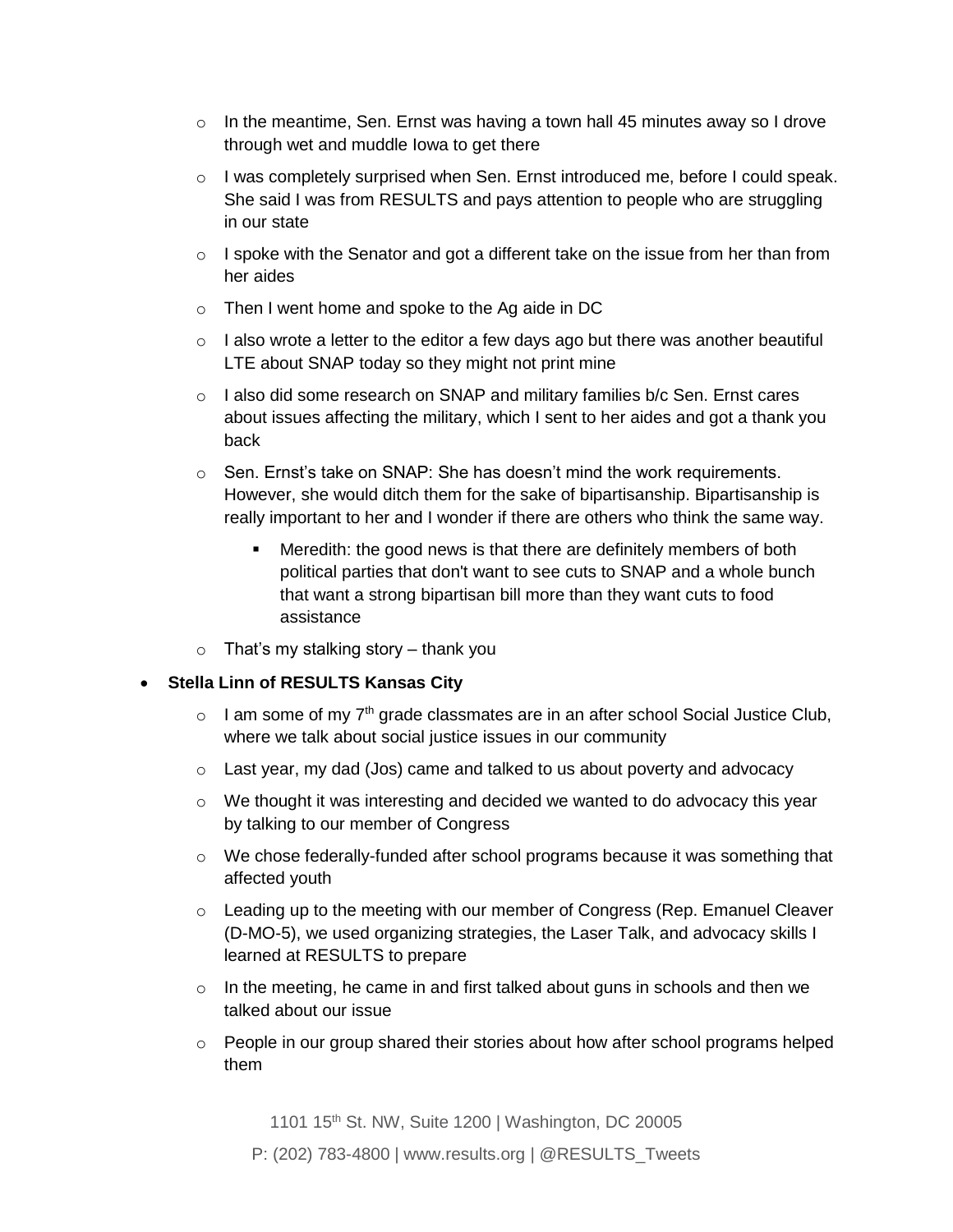- $\circ$  I thought the meeting went well; he talked about how Congress doesn't work the way we are taught how it's supposed to work
- $\circ$  Compared to other meetings I've been in with RESULTS, I thought this one went really well
- $\circ$  Jos: Rep. Cleaver explained that kids have much more of a voice than they think – members of Congress are scared of kids because they can influence what their parents do

## **May Friends and Family Fundraising Campaign**

### Mea Geizhals, Grassroots Fundraising Manager

### *Support Moms, Champion Kids* **Spring 2018 Friends and Family Fundraising Campaign**

- Peer-to-peer, online fundraising campaign
- May 1 May 31, 2018
- Resources for you:
	- Campaign guide with email templates
	- Personal fundraising website on Salsa Labs
	- One-on-one support from Mea
	- *Extra resources for first time fundraisers*
- Check it out:<https://results.salsalabs.org/momsandkids>
- **Why Join?**
	- Raise needed funds for our work
	- Grow your network of advocates and supporters by spreading the word about your great work to end poverty
	- Have fun with your group
- **Big Goals!**
	- \$40,000 fundraising goal
	- *Joanne's Challenge*: 100% Group participation in grassroots fundraising in 2018
	- *Tip: Don't wait to fundraise!* Fundraise this spring to avoid competing with midterm elections fundraising in the fall.
- **Next Steps**
	- Save the Date: Campaign Kick Off Training THURSDAY May 3<sup>rd</sup> at 8:30 PM **Eastern**
	- Get started at<https://results.salsalabs.org/momsandkids>

1101 15<sup>th</sup> St. NW, Suite 1200 | Washington, DC 20005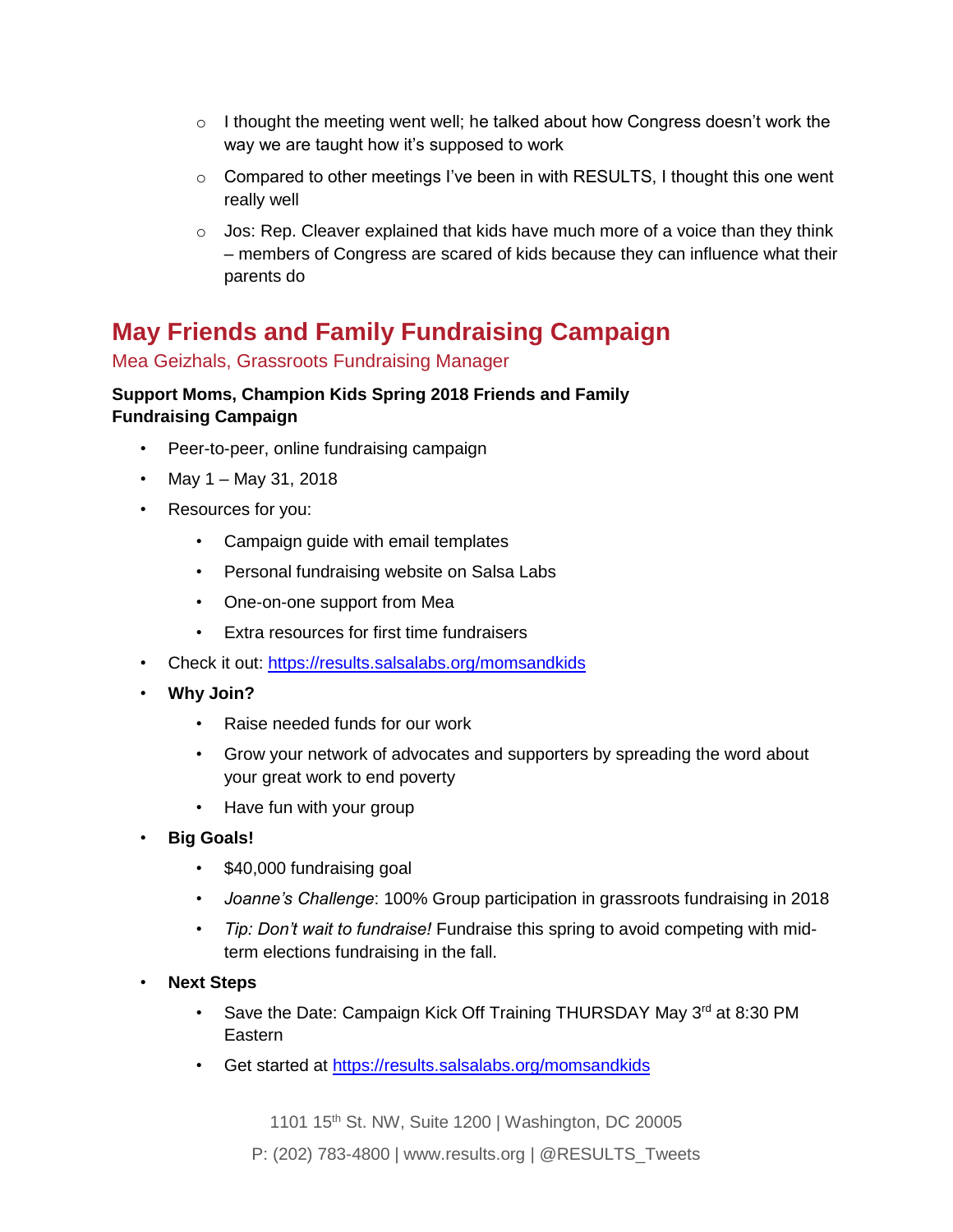• Questions? Plan to join? Be in touch! Contact Mea Geizhals, [mgeizhals@results.org,](mailto:mgeizhals@results.org) (202) 783-4800, x.131.

## **Board Election Announcement**

Maxine Thomas, RESULTS Grassroots Board Member and Expert on Poverty

- Thank you for positive support and feedback on your work on the anti-oppression council and anti-oppression work going on in the organization
- Grassroots Board seat will open up this summer when Beth Wilson leaves because of term limits
	- $\circ$  Beth has done a magnificent job, representing the grassroots and ensuring that our voice (the grassroots) is being heard on the Board
- You can nominate yourself or someone you know who will be a strong voice to represent the grassroots on the Board
- Nominations are due by Monday, May 14
- Thank you to Kristy Martino for her time and work with RESULTS when she leaves staff later this month
- She's been a strong voice for the organization but also the Experts on Poverty
- We love you and we look forward to seeing you again

### **Announcements and Final Action**

Kristy Martino, Senior Organizer for U.S. Poverty Campaigns

- **International Conference**
	- $\circ$  Early Bird Registration deadline is May 15 only 2 weeks away! Save \$50 off registration by signing up now.
	- o Goal: Every group sends at least one person to the Conference. We want your voice represented on Lobby Day!
	- o Register at [www.resultsconference.org](http://www.resultsconference.org/)
- **RESULTS Anti-Oppression Training Webinar, Tuesday, May 15 at 9:00p m ET**. We will do "cultural sketches" understand how our identities influence our values, decisions, behaviors, and opportunities.
- Next webinar is **Tuesday, June 5 at 8:00pm ET**
- This will be Kristy's last webinar as a staff member but I will be back as a volunteer (leaving
	- $\circ$  My experience working with my colleagues, my friends in the Experts on Poverty cohort, and all of you has been the most transformative experience of my life

1101 15<sup>th</sup> St. NW, Suite 1200 | Washington, DC 20005